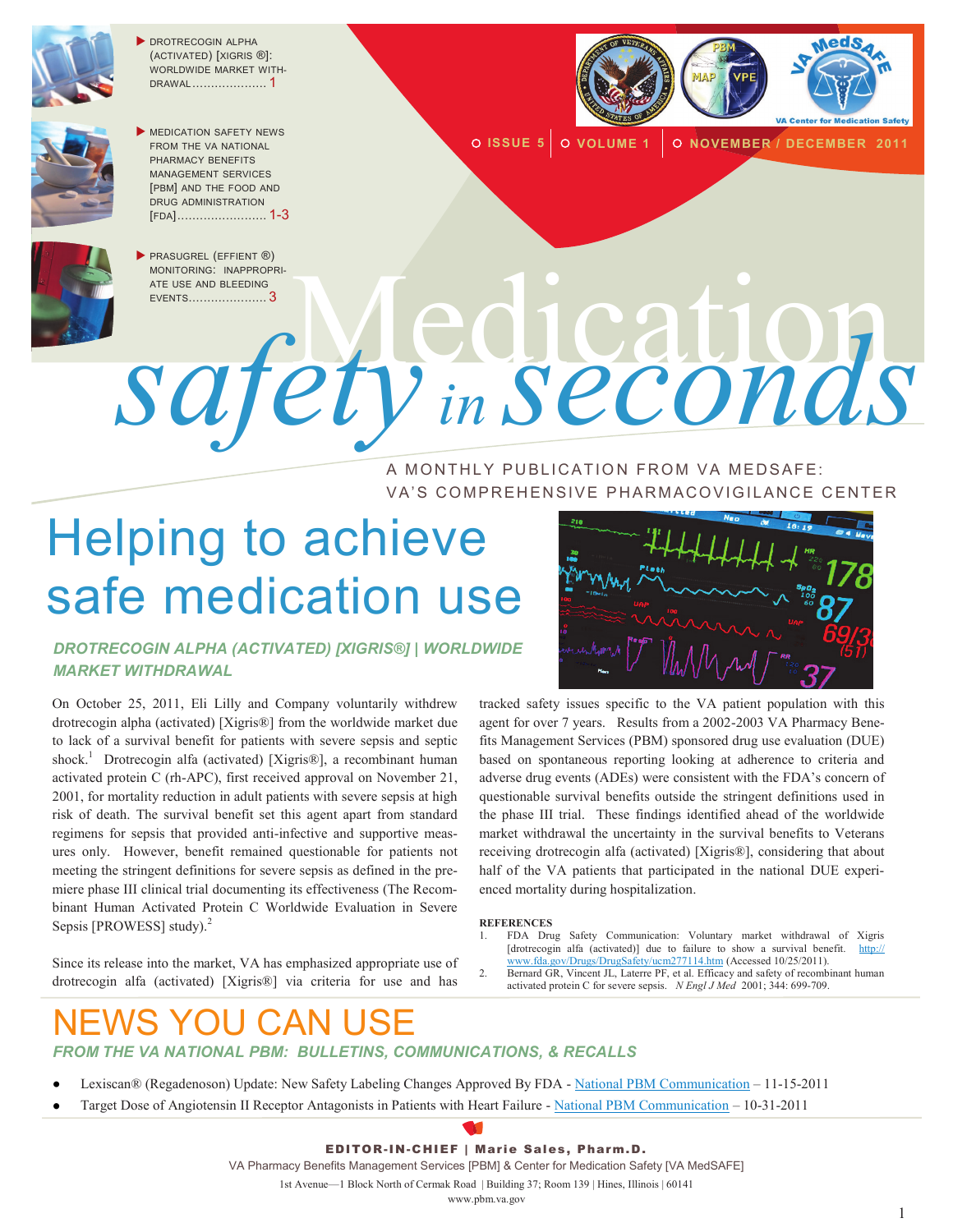### NEWS YOU CAN USE

*FROM THE FOOD AND DRUG ADMINISTRATION (FDA)*

#### Trilipix - [Review update of Trilipix \(fenofibric acid\) and the ACCORD Lipid Trial](http://www.fda.gov/Drugs/DrugSafety/ucm278837.htm)

#### 11/09/2011

Adding Trilipix® (fenofibric acid) may not lower risk of heart attack or stroke, based on data from the **A**ction to **C**ontrol **C**ardiovascular **R**isk in **D**iabetes (ACCORD) Lipid trial, which evaluated efficacy and safety of fenofibrate plus simvastatin combination therapy versus simvastatin alone in patients with type 2 diabetes mellitus. Results from this study showed a non-significant 8% relative risk reduction in the primary outcome of major adverse cardiovascular (CV) events (hazard ratio [HR] 0.92, 95% confidence interval [CI] 0.79-1.08; p=0.32) when comparing fenofibrate plus simvastatin combination therapy to simvastatin plus placebo. Updated labeling now includes information from this trial. Based on these results and other clinical trials of similar drugs, FDA requires additional studies from the manufacturer of Trilipix® to evaluate the CV effects of Trilipix® in patients at high risk for CV disease already taking statins.

Avandia (rosiglitazone) - [Reminder to healthcare providers and patients to enroll in the Avandia-Rosiglitazone Medicines Access Program](http://www.fda.gov/Drugs/DrugSafety/ucm277629.htm) 11/04/2011 **(\*\*\*UPDATE FROM 05/18/2011\*\*\*)**

After November 18, 2011, retail pharmacies will no longer carry rosiglitazone medicines (Avandia®, Avandamet®, and Avandaryl®). Access to rosiglitazone-containing medications will occur via mail order through certified pharmacies participating in the [Avandia-Rosiglitazone Medicines Ac](http://www.fda.gov/downloads/Drugs/DrugSafety/PostmarketDrugSafetyInformationforPatientsandProviders/UCM255624.pdf)[cess Program.](http://www.fda.gov/downloads/Drugs/DrugSafety/PostmarketDrugSafetyInformationforPatientsandProviders/UCM255624.pdf) Healthcare providers must enroll in the program in order to prescribe rosiglitazone medicines on an outpatient basis. Healthcare providers must also enroll eligible patients for rosiglitazone initiation or maintenance therapy.

#### TNF Blockers - [UPDATE on Tumor Necrosis Factor \(TNF\) blockers and risk for pediatric malignancy](http://www.fda.gov/Drugs/DrugSafety/ucm278267.htm)

#### 11/03/2011 **(\*\*\*UPDATE FROM 04/14/2011\*\*\*)**

FDA reported malignancy associated with Tumor Necrosis Factor (TNF) blockers in [June 2008,](http://www.fda.gov/Drugs/DrugSafety/PostmarketDrugSafetyInformationforPatientsandProviders/DrugSafetyInformationforHeathcareProfessionals/ucm070725.htm) [August 2009,](http://www.fda.gov/Drugs/DrugSafety/PostmarketDrugSafetyInformationforPatientsandProviders/DrugSafetyInformationforHeathcareProfessionals/ucm174449.htm) and [April 2011.](http://www.fda.gov/Drugs/DrugSafety/ucm250913.htm) As part of its ongoing safety review of TNF blockers and malignancy in children, adolescents, and young adults  $( \leq 30 \text{ years of age})$ , FDA now requires manufacturers to perform enhanced safety surveillance for TNF blockers including:

- Detailed reports of malignancy cases and respective follow-up submitted as expedited reports to FDA;
- Annual summaries and assessments of malignancies and TNF blocker utilization data.  $\bullet$

#### ADHD - [Safety Review Update of Medications used to treat Attention-Deficit/Hyperactivity Disorder \(ADHD\) in children and young adults](http://www.fda.gov/Drugs/DrugSafety/ucm277770.htm) 11/01/2011

Increases in blood pressure and heart rate observed in patients treated with sympathomimetics (e.g., methylphenidate and amphetamine) and with atomoxetine, coupled with spontaneous postmarketing reports of serious cardiovascular (CV) events associated with use of ADHD drugs, has lead FDA (in partnership with AHRQ) to sponsor three separate but related observational studies evaluating serious CV events with drugs used for ADHD. Adverse CV events examined include stroke, heart attack (myocardial infarction or MI), and sudden cardiac death. The medications studied include stimulants (amphetamine products and methylphenidate), atomoxetine, and pemoline (no longer marketed). The first study did not find an association between use of ADHD medications and CV events (7 serious CV events [4 strokes and 3 sudden cardiac deaths]) in current ADHD drug users (1,200,438 children and young adults [aged 2-24 years]). Results from the other two studies (performed in adults) remain pending. FDA continues to recommend that healthcare professionals prescribe these medications according to the professional prescribing label.

#### Drospirenone - [Updated information about the FDA-funded study on risk of blood clots in women taking birth control pills containing drospirenone](http://www.fda.gov/Drugs/DrugSafety/ucm277346.htm) 10/27/2011 **(\*\*\* UPDATE FROM 09/26/2011\*\*\*)**

The final report of the FDA-funded study that evaluated the risk of blood clots in users of several different hormonal contraceptives (including drospirenone-containing birth control products) will be presented and discussed at the joint meeting of the Reproductive Health Drugs Advisory Committee and the Drug Safety and Risk Management Advisory Committee on December 8, 2011.

#### Xigris [drotrecogin alfa (activated)] - [Voluntary market withdrawal of Xigris \[drotrecogin alfa \(activated\)\] due to failure to show a survival benefit](http://www.fda.gov/Drugs/DrugSafety/ucm277114.htm) 10/25/2011

On October 25, 2011, Eli Lilly and Company voluntarily withdrew drotrecogin alpha (activated) [Xigris®] from the worldwide market due to lack of a survival benefit for patients with severe sepsis and septic shock. Preliminary analyses done by the manufacturer and submitted to the FDA showed a 28-day all cause mortality rate of 26.4% (223/846) in Xigris-treated patients compared to 24.2% (202/834) in placebo-treated patients, for a relative risk of 1.09; 95% CI (0.92, 1.28), and P-value = 0.31 (not statistically significant). Recommendations include:

- *Xigris treatment should not be started in new patients.*   $\bullet$
- $\bullet$ *Xigris treatment should be stopped in patients being treated with Xigris.*
- $\bullet$ *All remaining Xigris product should be returned to the supplier from whom it was purchased.*

#### Chantix (varenicline) - [Safety review update of Chantix \(varenicline\) and risk of neuropsychiatric adverse events](http://www.fda.gov/Drugs/DrugSafety/ucm276737.htm)

#### 10/24/2011

FDA sponsored two epidemiological studies – a Department of Veterans Affairs' (VA) Center for Medication Safety (VAMedSAFE) study and a Department of Defense (DoD) study. Both studies evaluated the risk of neuropsychiatric hospitalizations associated with the smoking cessation drug varenicline (Chantix®) , and each resulted in no difference between varenicline (Chantix®) and nicotine replacement therapy (NRT; e.g., NicoDerm patches). Due to study design limitations, the results do not preclude the increased risk of ANY neuropsychiatric event with varenicline (Chantix®). The manufacturer of varenicline (Chantix®), Pfizer, continues to assess neuropsychiatric adverse events via a large safety clinical trial with results expected in 2017.

#### Linezolid (Zyvox) - [Updated information about the drug interaction between linezolid \(Zyvox\) and serotonergic psychiatric medications](http://www.fda.gov/Drugs/DrugSafety/ucm276251.htm) 10/20/2011 **(\*\*\* UPDATE FROM 07/26/2011\*\*\*)**

Serotonergic medications may cause serotonin syndrome to different degrees when taken with linezolid. Cases of serotonin syndrome with linezolid reported to the FDA's Adverse Event Reporting System (AERS) occurred in patients taking specific serotonergic medications including: paroxetine (Paxil®, Paxil CR®), fluvoxamine (Luvox®, Luvox CR®), fluoxetine (Prozac®, Symbyax®), sertraline (Zoloft®), citalopram (Celexa®), escitalopram (Lexapro®), vilazodone (Viibryd®), venlafaxine (Effexor®, Effexor XR®), desvenlafaxine (Pristiq®), and duloxetine (Cymbalta®).